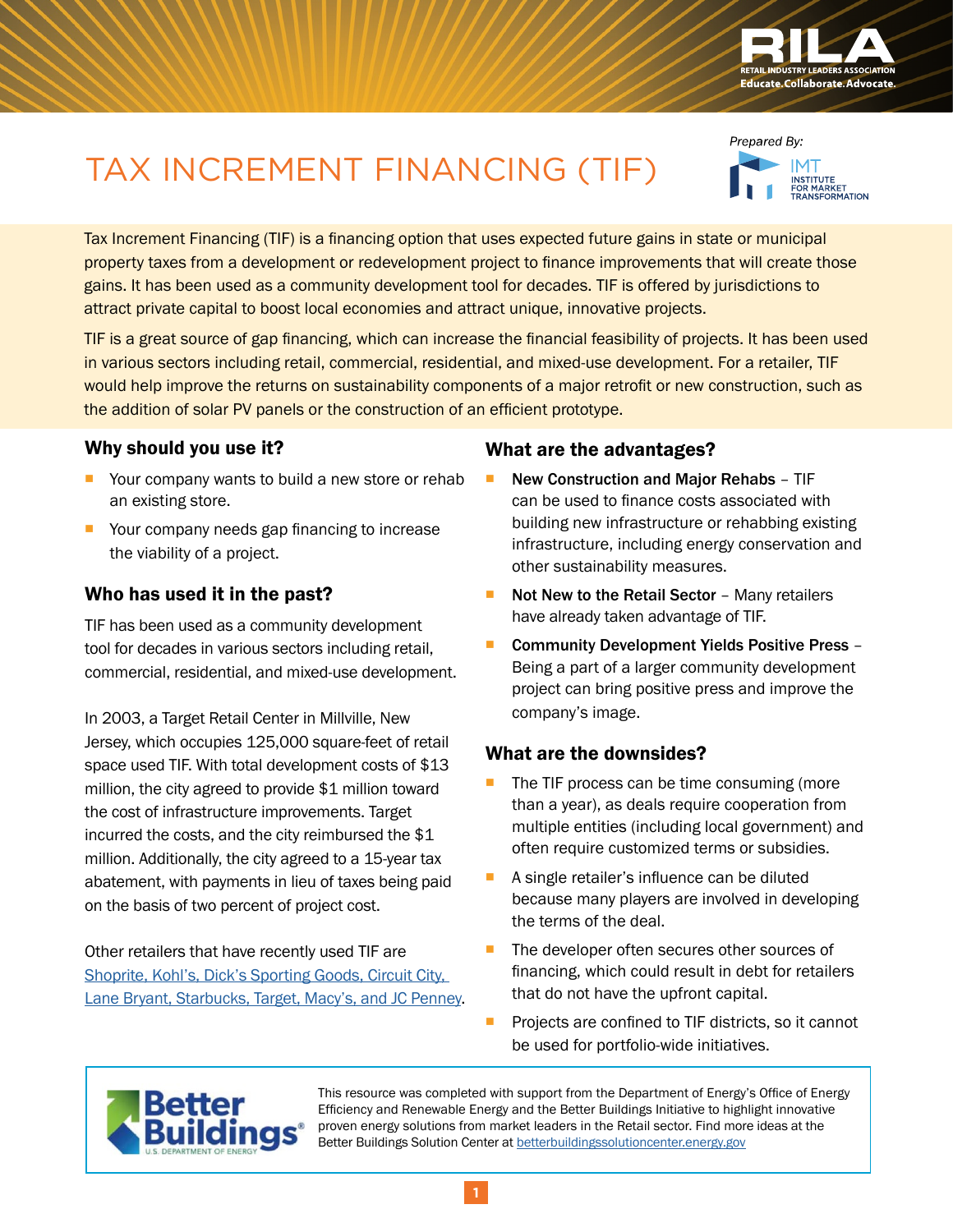

#### Who should you talk to next?

- **Talk to your internal finance team to learn about the company's history and comfort with** community development projects and tax abatements.
- Reach out to local TIF district officials to learn more about potential projects in your area  $(49)$ [states and the District of Columbia have enabled TIF through legislation](https://ballotpedia.org/TIF_districts)).
- **Refer to the [Tax Increment Finance Best Practices Reference Guide](http://mrsc.org/getmedia/C1BF3977-A03E-48CC-94B0-412C8E88D003/tifbest.aspx) and the Council of** [Development Finance Agencies](https://www.cdfa.net/) for more information.



# Basic TIF Model

20 Year TIF

# Flow of Funds in a Typical TIF Transaction



- 1. A TIF disctrict is formed and development occurs in the district.
- 2. Property taxes are levied and collected in the same manner as "non-TIF" property taxes.
- 3. The base year (i.e., the taxes that were generated at the time the TIF disctrict was adopted) accrue to the benefit of the taxing jurisdictions.
- 4. The increase in taxes above the base amount (i.e., incremental taxes) accrues to the benefit of the TIF disctrict for any permissible use.
- 5. Once bonds are isseud, the incremental property taxes in an amount equal to debt service flow to the trustree for payment to bondholders.
- 6. Annual tax increment not needed for debt service flows to either the redevelopment authority or the developer per the provisions of the development agreement.

*Source: TIF Best Practices Reference Guide, CDFA and ICSC, 2007*